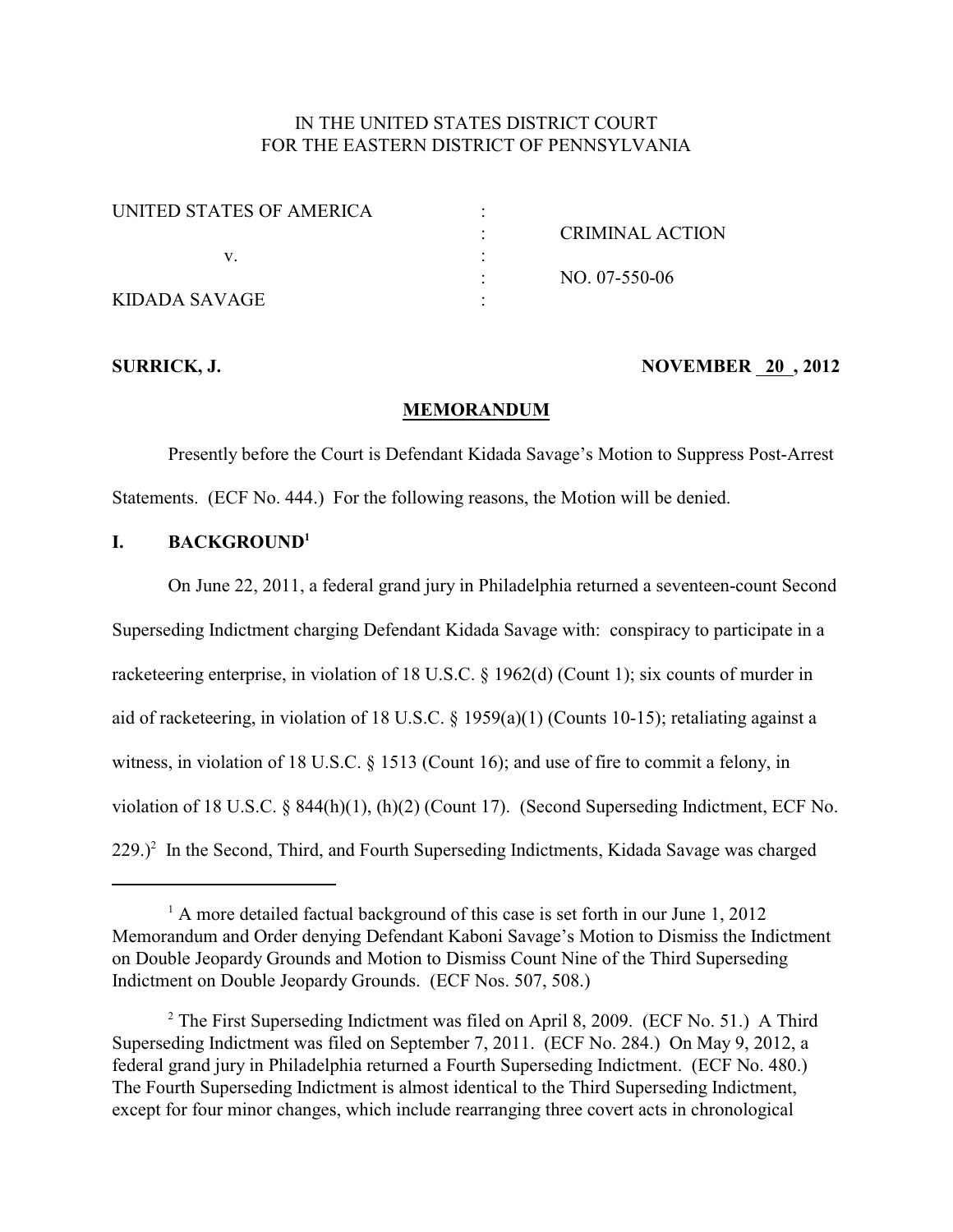along with three co-defendants — her brother Kaboni Savage, Robert Merritt, and Steven Northington.<sup>3</sup> On March 14, 2011, the Government filed a Notice of Intent to Seek the Death Penalty against Kaboni Savage, Robert Merritt, and Steven Northington pursuant to 18 U.S.C. §§ 3591, *et seq*. (ECF Nos. 196, 197, 198.) The Government is not seeking the death penalty for Kidada Savage.

The Fourth Superseding Indictment alleges that Kidada Savage was an enforcer for her brother's drug organization and that she participated in murders, murder conspiracy, arson, conspiracy to distribute controlled substances, witness tampering, and witness retaliation. (Fourth Superseding Indictment 9.) Specifically, the Fourth Superseding Indictment alleges that Kidada Savage: threatened a number of potential witnesses and their families relating to possible testimony against Kaboni Savage,<sup>4</sup> enabled threats being issued to witnesses by serving as a conduit and performing research on witnesses and their families (*id.* at 23-24), contributed names to the Internet website "whosarat.com" (*id.* at 28-29), and conspired with others and facilitated the arson-murders of six individuals, including four children, at witness Coleman's home, located at 3256 North Sixth Street, Philadelphia, Pennsylvania (*id.* at 21-23).<sup>5</sup>

order, changing the dates of two overt acts, and changing the initials of one cooperating coconspirator.

<sup>&</sup>lt;sup>3</sup> Lamont Lewis was charged in the First Superseding Indictment. The charges against Lewis were disposed of by guilty plea on April 22, 2011.

<sup>&</sup>lt;sup>4</sup> These individuals included Eugene Coleman (Fourth Superseding Indictment 16-17), Coleman's brother (*id.* at 18), and Craig Oliver's sister (*id.* at 19).

<sup>&</sup>lt;sup>5</sup> The Fourth Superseding Indictment alleges that Kaboni Savage and Kidada Savage solicited and ordered Lewis and Merritt to set fire to Coleman's home in retaliation for Coleman's cooperation with the Government and testimony before the federal grand jury related to Kaboni Savage's 2005 federal drug conspiracy trial. (Fourth Superseding Indictment 21.) In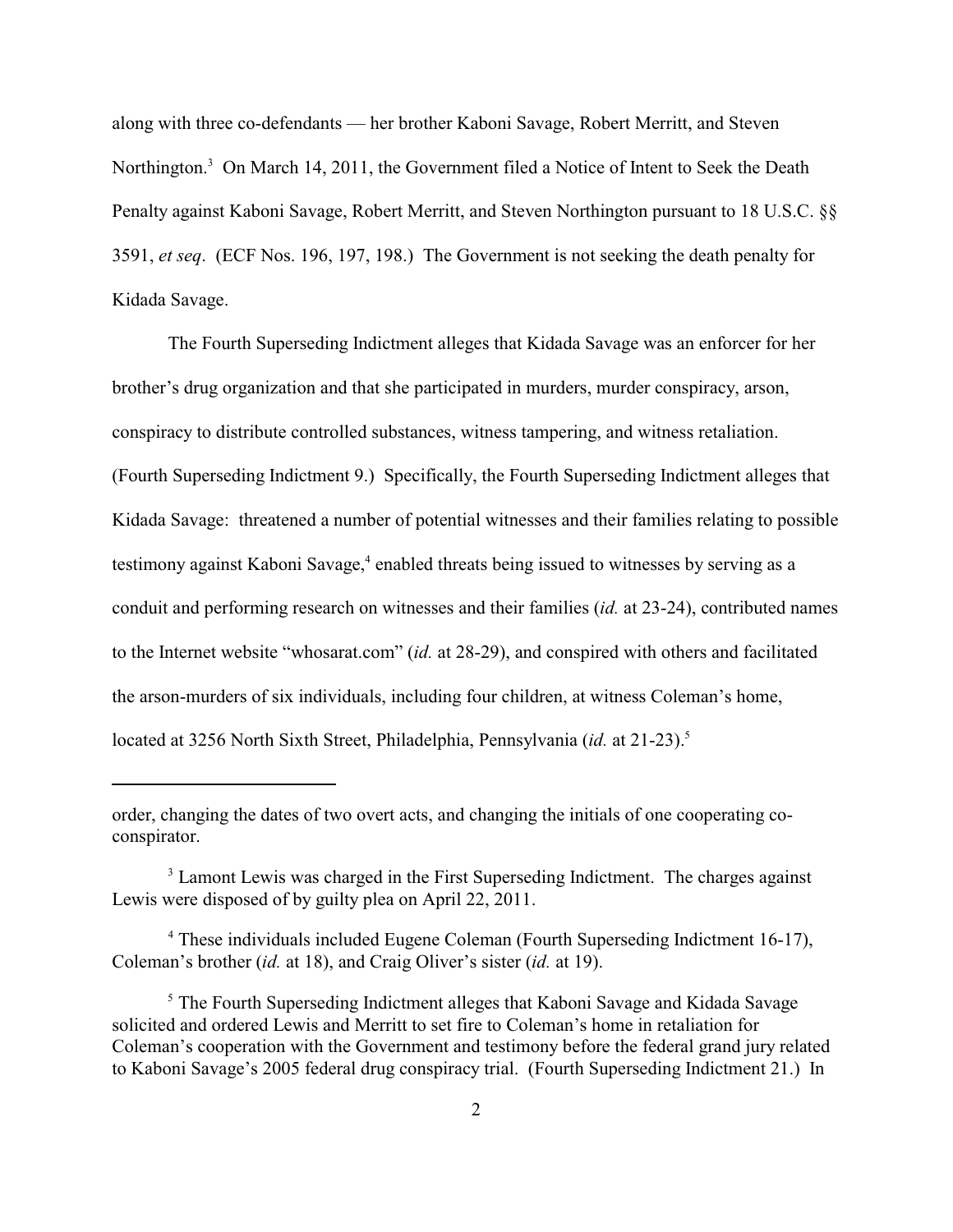Pursuant to the Second Superseding Indictment, Kidada Savage was arrested on June 22, 2011. On March 30, 2012, she filed a Motion to Suppress Post-Arrest Statements. (Def.'s Mot., ECF No. 444.) The Government filed a Response in Opposition to Defendant's Motion to Suppress Post-Arrest Statements on April 9, 2012. (Gov't's Resp., ECF No. 455.)

A suppression hearing was held on June 11 and 12, 2012. (Min. Entries, ECF No. 516, 519.) At the hearing, the Government presented testimony from Kevin Lewis, a Special Agent with the Federal Bureau of Investigation ("FBI"). (June 11, 2012 Hr'g Tr. 10 (on file with Court).) Special Agent Lewis has been the case agent for the FBI investigation into the Kaboni Savage Organization ("KSO") for the past thirteen years. (*Id.* at 11.) As case agent, Special Agent Lewis was heavily involved in wiretap applications and field work related to the KSO investigation. (*Id.* at 11, 36, 231-48.) Kidada Savage and her co-defendants provided no evidence or testimony during the suppression hearings.

## **II. FINDINGS OF FACT**

On June 22, 2011, a federal grand jury returned a seventeen-count Second Superseding Indictment, which charged Kidada Savage with nine separate counts. (Second Superseding Indictment.) Following the grand jury's return of the Second Superseding Indictment, Special Agent Lewis, his partner, Thomas Zielinski, a Detective in the Philadelphia District Attorney's Office, and Philadelphia Police Department Homicide Detective Kenneth Rossiter went to

<sup>2005,</sup> following a seven-week jury trial before the Honorable Mary A. McLaughlin, a jury found Kaboni Savage guilty of fourteen of the sixteen counts, including drug conspiracy (Count 1), money laundering (Counts 4-8), possessing a firearm as a convicted felon (Count 12), threatening a witness (Counts 13-15), threatening to retaliate against a witness (Counts 16 and 18), and using a telephone to facilitate drug trafficking (Counts 19 and 20). *See United States v. Savage*, No. 04-269 (E.D. Pa.), at ECF No. 716. As a result of those convictions, he is presently serving a thirty-year sentence.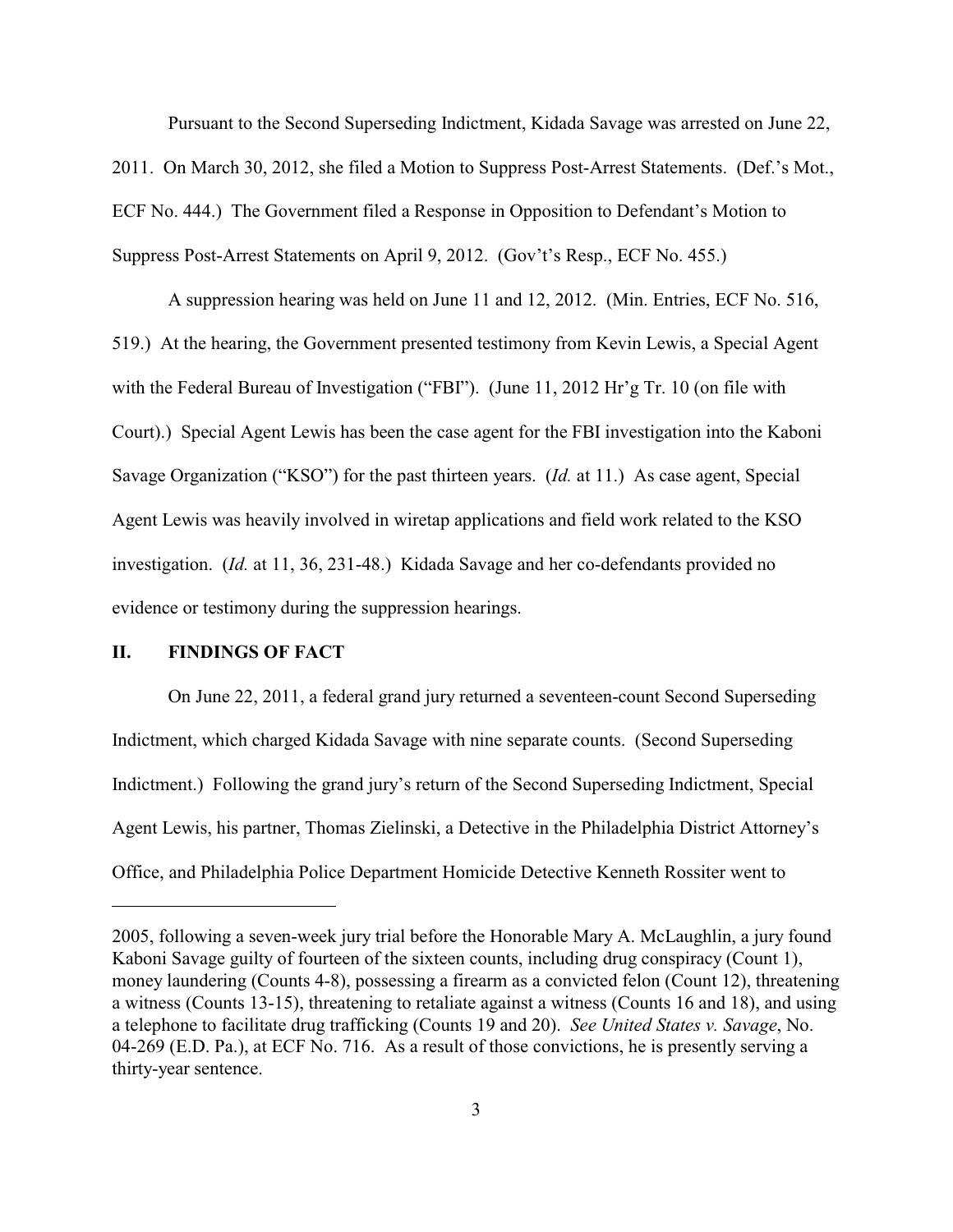Dresher, Pennsylvania to arrest Defendant at her place of employment, Prudential Annuities. (June 11 Hr'g Tr. 74, 162, 229-230, 239.) Although Special Agent Lewis intended to arrest Defendant the following day, he expedited the process due to attention from the media, which he believed might increase the risk of flight. (*Id.* at 249.) Before effectuating the arrest, Special Agent Lewis contacted a representative in the Human Resources Department at Prudential to discuss the situation. (*Id.* at 230.)

Special Agent Lewis arrived at Prudential's facilities at approximately 1:00 p.m. and met with Defendant, who was then twenty-nine years old, in a conference room. (*Id.* at 230-31, 247, 250.) At that time, Special Agent Lewis explained to Defendant that she was under arrest for six counts of murder, arson, racketeering, conspiracy, and additional charges. (*Id.* at 231.) Special Agent Lewis placed Defendant in handcuffs. (*Id.* at 251.) Immediately after her arrest, Defendant was kept in a separate room while Special Agent Lewis attempted to arrange a disruption free exit from the facility. (*Id.* at 231.) Unprovoked, Kidada Savage repeatedly stated to Special Agent Lewis why he would believe a "syruphead." (*Id.* at 230-31.) Special Agent Lewis responded "[w]hat are you talking about?" Kidada Savage said Lamont Lewis. (*Id.*) Defendant inquired about her property at Prudential, including her vehicle, a Nissan Altima, VIN #1N4AL11D95C171002, which was purchased in 2004. (*Id.* at 231-32, 257, 273.) Defendant said that she wanted to have someone come and pick up her vehicle; Special Agent Lewis replied that the vehicle was being seized for forfeiture. (*Id.* at 231-32.) Defendant gave the keys to the vehicle to the law enforcement officials. (*Id.* at 232.)

After escorting Defendant to the law enforcement officials' automobile, Special Agent Lewis stood outside the vehicle and called Defendant's mother, Barbara Savage, to inform her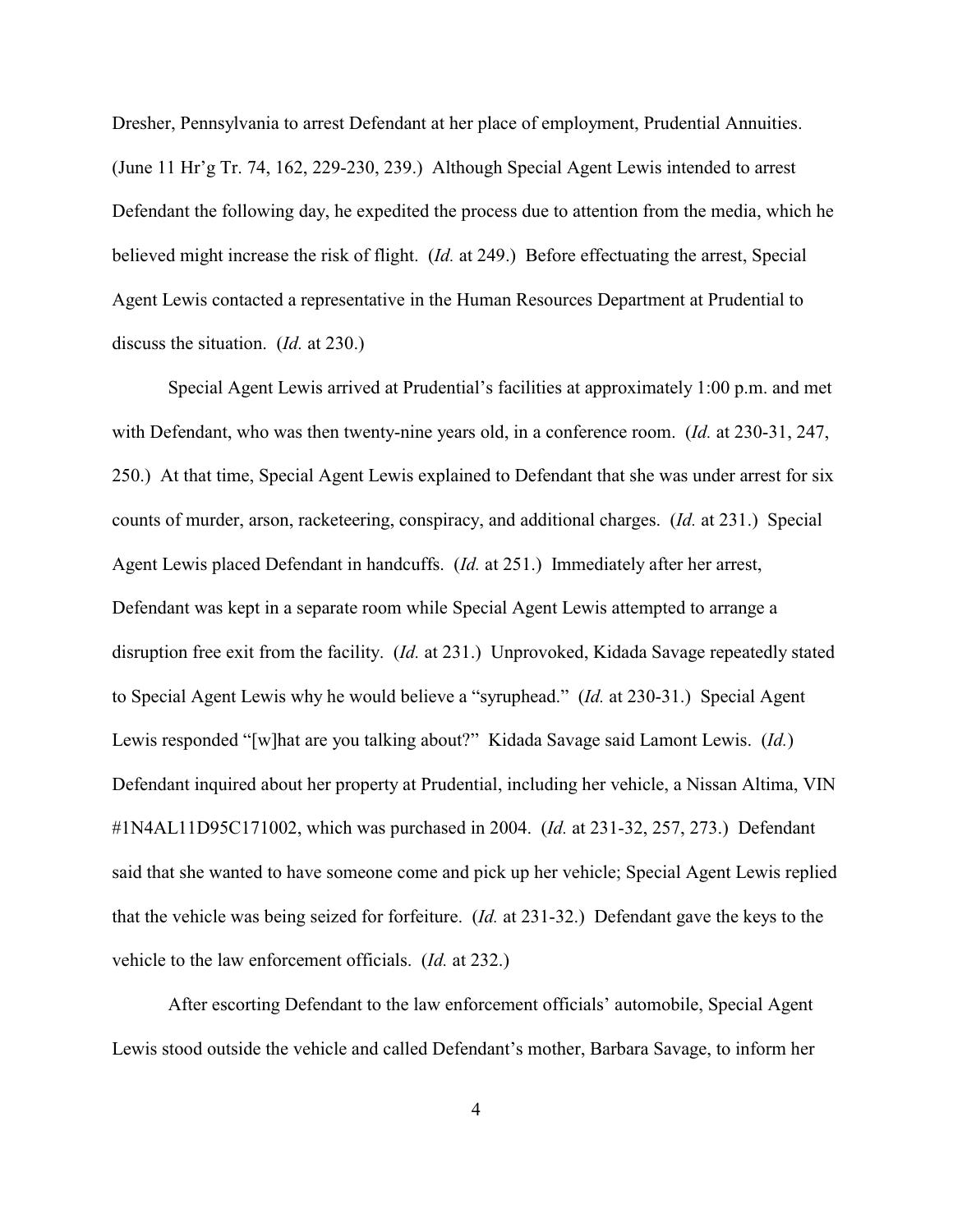that Defendant had been arrested and to inquire about a firearm known to be possessed by Defendant. (*Id.* at 238, 260-61.) Shortly thereafter, during the ride from Prudential's offices in Dresher to the FBI's offices in Philadelphia, Defendant repeatedly referred to Lamont Lewis as a "syruphead," a "drunk," and a "murderer." (*Id.* at 262; Gov't's Resp., App. 2.) While transporting Defendant, Special Agent Lewis realized that there might be timing issues with regard to the processing of Defendant and getting her in front of a magistrate judge. (June 11 Hr'g Tr. 240.) Special Agent Lewis decided to inform Defendant of her *Miranda* rights so that he could ask questions and be assured that Defendant understood the ramifications of making statements to the officers. (*Id.* at 240, 262.) In the presence of Officer Zielinksi and Detective Rossiter, Special Agent Lewis administered a formal *Miranda* warning to Defendant. (*Id.* at 262.) Special Agent Lewis told Defendant that she had the right to remain silent and that anything she said could be used against her in court, that she had the right to consult with an attorney before questioning, that she had the right to have an attorney present during questioning, and that if Defendant could not afford an attorney, one would be appointed for her free of charge. (*Id.* at 241.) Finally, Special Agent Lewis told Defendant that if she decided to start answering questions she could later change her mind and stop answering questions whenever she wanted. (*Id.*) When asked whether she understood those rights, Defendant answered that she did. (*Id.*) Special Agent Lewis then asked Defendant if she was willing to answer questions and Defendant said that she was. (*Id.*) Defendant was not impaired by alcohol or drugs, did not appear unduly distressed, and gave no indication that she did not understand the proceedings. (*Id.* at 248.)

Initially, Special Agent Lewis made overtures about Defendant cooperating with the FBI's investigation into the KSO. (*Id.*) Special Agent Lewis advised that Defendant was going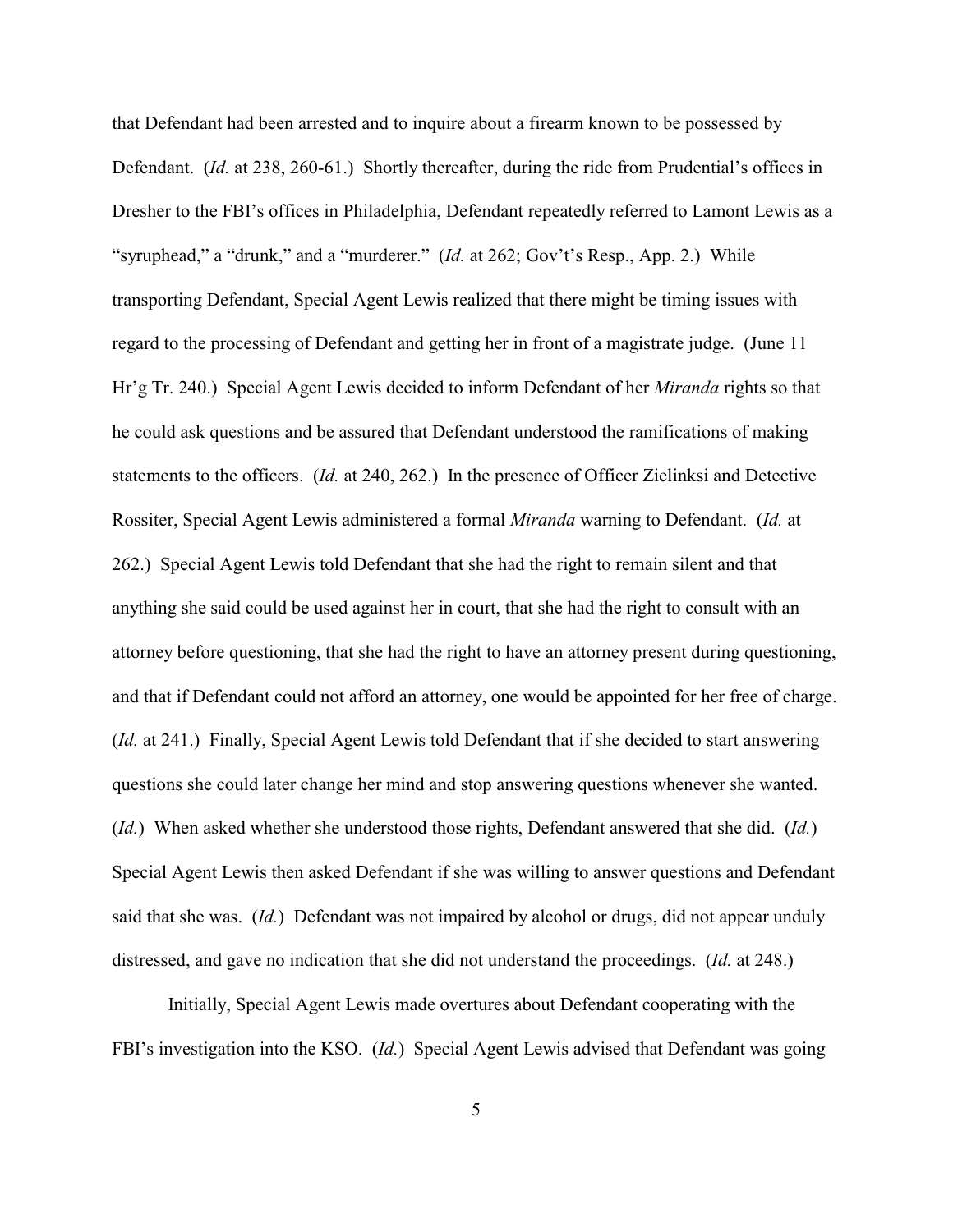to jail and that she would not be out on bail. (*Id.*) Special Agent Lewis and his colleagues asked Defendant about postings on the website "whosarat.com" made by an e-mail address associated with Defendant. (*Id.* at 242.) While doing so, Special Agent Lewis mentioned Defendant's involvement in Steven Northington's state murder trial and the numerous inaccuracies in her testimony. (*Id.* at 263-63.) Defendant confirmed that she was known by a nickname ("Dizmatic") that was part of the e-mail address ["Dizmatic@yahoo.com,"](mailto:�Dizmatic@yahoo.com�) but denied making any postings on the website "whosarat.com." (*Id.* at 242-43.) Defendant said she created the e-mail account at the request of Kareem Bluntly. (Gov't's Resp., App. 2.) Special Agent Lewis informed Defendant that the postings by ["Dizmatic@yahoo.com"](mailto:�Dizmatic@yahoo.com�) on "whosarat.com" occurred approximately one year after Bluntly passed away. (*Id.*) Defendant replied that many people, including her friend, Halisa Henry, her sister, Conchetta Savage, and her fiancé, Rasnetfa Douglas, had access to the e-mail account. (*Id.*)

 In the course of being questioned about the events on October 8 and 9, 2004, Defendant stated that she recalled Lamont Lewis being in her house the night before the arson-murder and Lamont Lewis speaking with Kaboni Savage on the phone, but denied passing messages from her brother to Lamont Lewis regarding the arson-murders. (June 11 Hr'g Tr. 245, 266; Gov't's Resp. App. 2.) Special Agent Lewis asked Defendant why Lamont Lewis called her personal cellular telephone within a half-hour or an hour of committing the arson. (June 11 Hr'g Tr. 243, 266.) In response, Defendant asked, "[d]id I answer the phone?" (*Id.* at 243, 267.) Special Agent Lewis replied that Defendant's non-answering of Lamont Lewis's call was a pre-arranged signal. (*Id.* at 242.) Defendant said that she probably did not answer the phone because she thought Lamont Lewis was crazy for calling so early in the morning. (*Id.* at 242-43, 267.)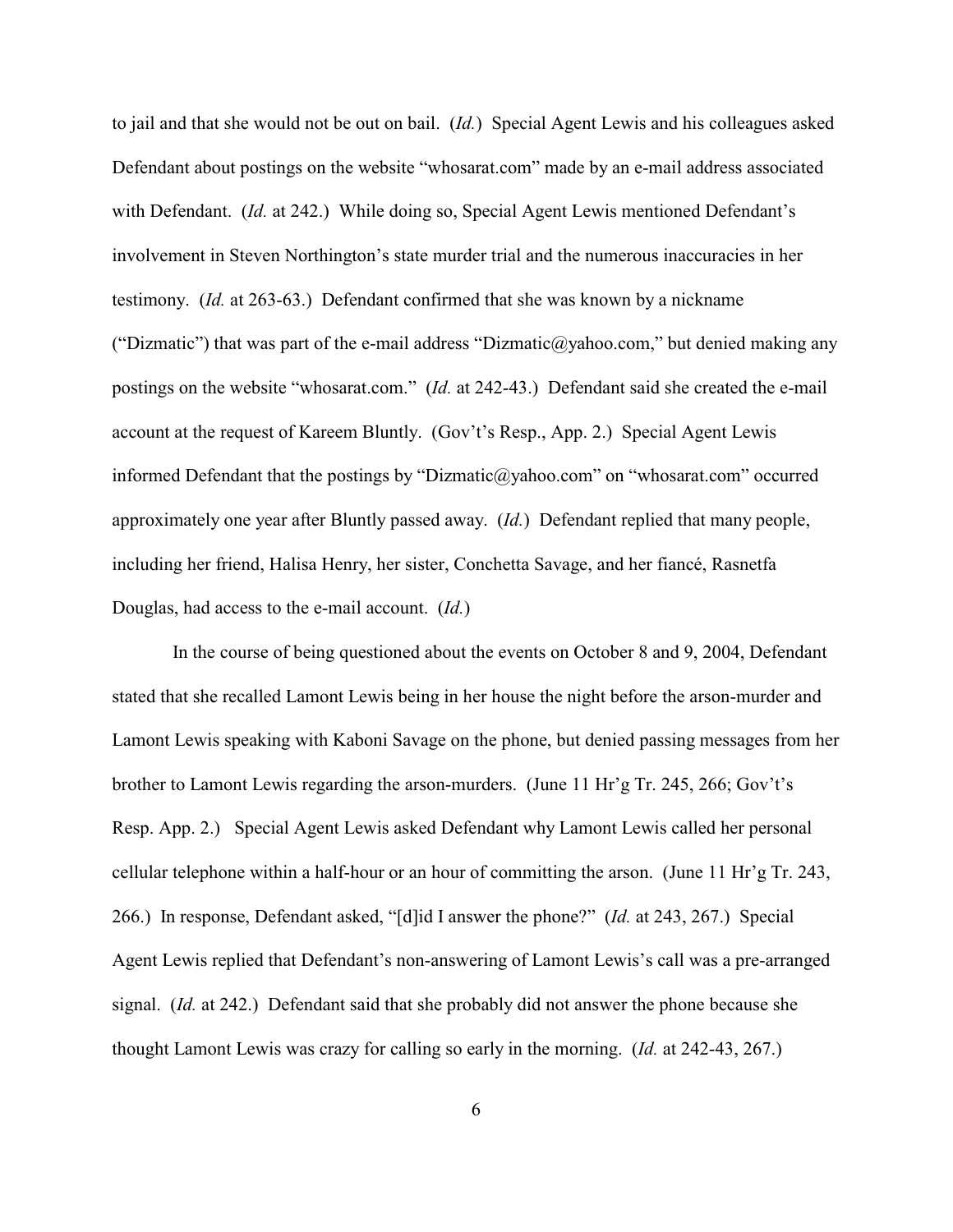When the law enforcement officials and Defendant arrived at the FBI Philadelphia Field Office, discussion about the October 8, 2004 phone call from Kaboni Savage continued. (*Id.* at 246.) Officer Zielinksi and Detective Rossiter were present with Special Agent Lewis and Defendant in the FBI's offices. (*Id.* at 267.) Shortly after the conversation resumed, Defendant indicated that she would have to tell the truth when her lawyer was with her. (*Id.* at 246-47, 267.) This statement was the first mention of a lawyer. (*Id.* at 248, 275.) Once Defendant mentioned being accompanied by an attorney, the law enforcement officials ended the interview and continued to process Defendant by taking her fingerprints and photographs and sending her to pretrial services. (*Id.* at 247.)

The testimony of Special Agent Lewis was credible.

#### **III. CONCLUSIONS OF LAW**

Defendant seeks to suppress statements made after her arrest on June 22, 2011. In doing so, Defendant advances a number of legal conclusions without providing any factual support. Defendant simultaneously argues: Defendant never received a *Miranda* warning; or, if Defendant received a *Miranda* warning, Defendant never intelligently, knowingly, and understandingly waived her rights to silence or counsel; any statements made were involuntary and the product of an overborne will resulting from a weak and deficient mentality; Defendant was physically and psychologically coerced into speaking with law enforcement officials; and regardless of whether Defendant received a *Miranda* warning, questioning continued after Defendant invoked her right to counsel. (Def.'s Mot. 2-4.) In its response, the Government argues that Defendant volunteered information to the law enforcement officials, Defendant was given proper *Miranda* warnings, and that questioning ended upon Defendant's mention of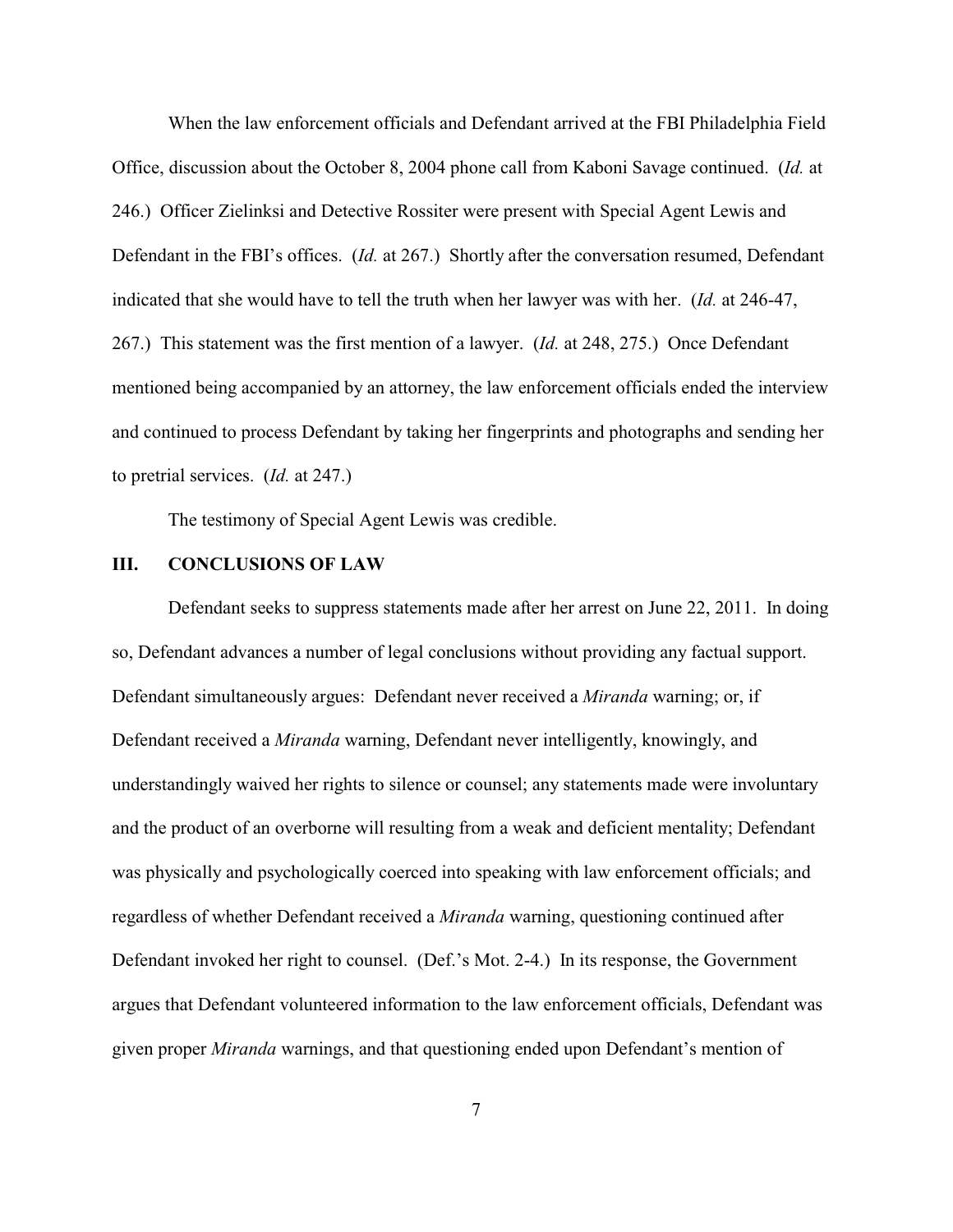possible representation. (Gov't's Resp. 2, 4, 6.)

#### **A. Defendant Volunteered Pre-***Miranda* **Inculpatory Statements**

"The prosecution may not use statements, whether exculpatory or inculpatory, stemming from custodial interrogation of the defendant unless it demonstrates the use of procedural safeguards effective to secure the privilege against self-incrimination." *Miranda v. Arizona*, 384 U.S. 436, 444 (1966). *Miranda's* prophylactic measures protect against "the inherently coercive nature of custodial interrogation [that] 'blurs the line between voluntary and involuntary statements.'" *J.D.B. v. North Carolina*, 131 S.Ct. 2394, 2401 (2011) (quoting *Dickerson v. United States*, 530 U.S. 428, 435 (2000)). One who is subject to custodial interrogation must "be warned that he has a right to remain silent, that any statement he does make may be used as evidence against him, and that he has a right to the presence of an attorney . . . ." *Miranda*, 384 U.S. at 436.

Whether a suspect is "in custody" is an objective inquiry hinging on the circumstances of the interrogation and the nature of the restriction on that suspect's freedom. *Stansbury v. California*, 511 U.S. 318, 322-23 (1994) (citing *Oregon v. Mathiason*, 429 U.S. 492, 495 (1977)). Courts make a determination about custody for *Miranda* purposes "based on how a reasonable person in the suspect's situation would perceive his circumstances." *Yarborough v. Alvarado*, 541 U.S. 652, 662 (2004). Being advised that you are under arrest is perhaps the most significant factor in determining that a suspect is in custody. *United States v. Willaman*, 437 F.3d 354, 359 (3d Cir. 2006) (listing factors relevant to a determination of whether a suspect is in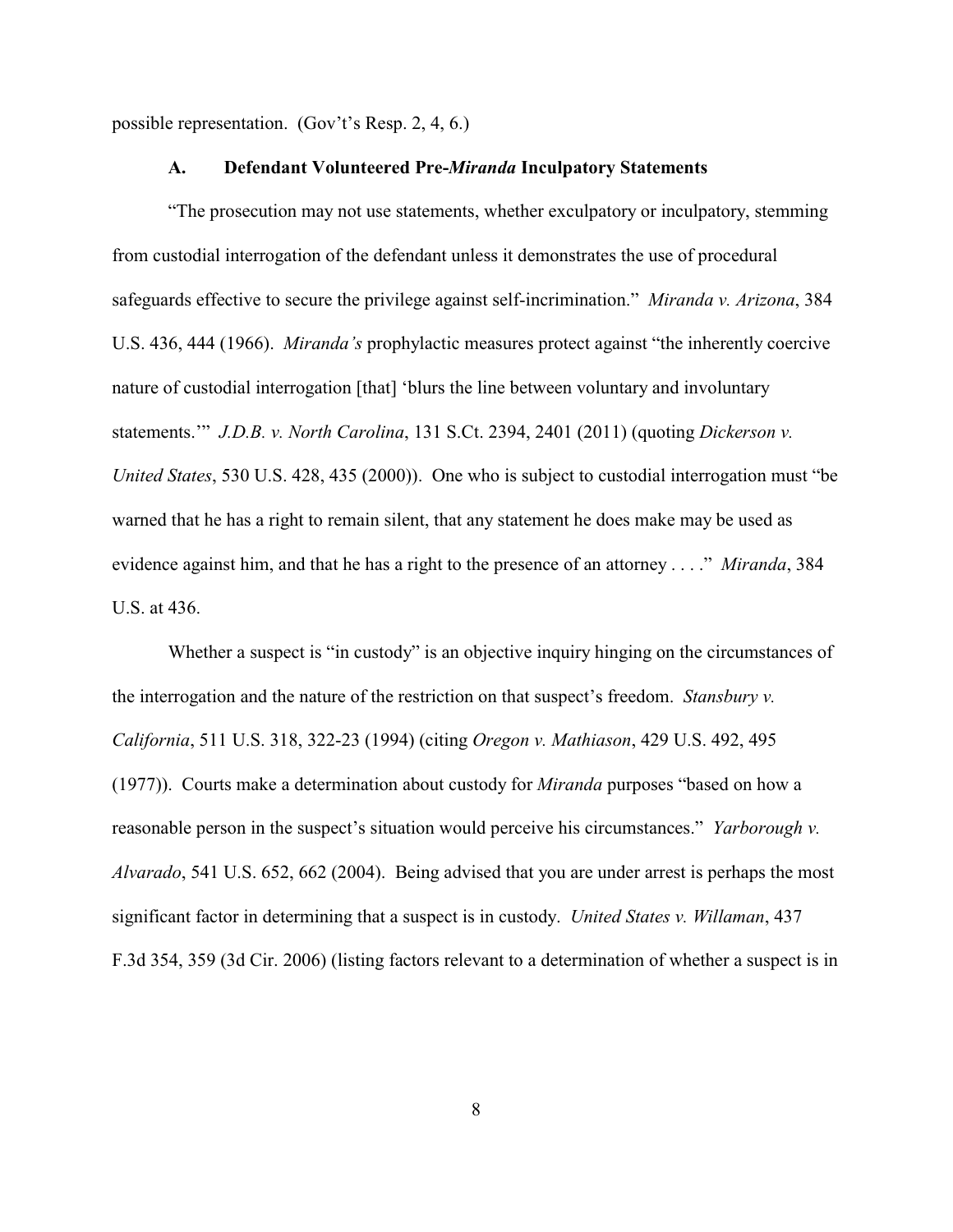fact in custody). In this case, upon arriving at Defendant's place of work, Special Agent Lewis explained to Defendant that she was under arrest, listed the charges, and placed Defendant in handcuffs. (June 11 Hr'g Tr. 231, 251.) Clearly, Defendant was in custody at this time. *See United States v. Crews*, No. 06-418, 2009 WL 426646, at \*6 (W.D. Pa. Feb. 20, 2009) (finding defendant was in custody once he was placed in handcuffs).

Once in custody, a suspect is subject to interrogation when police engage in express questioning or use words or actions "that [they] should know are reasonably likely to elicit an incriminating response from the suspect." *Rhode Island v. Innis*, 446 U.S. 291, 300-01 (1980). In determining whether there was a functional interrogation that would invoke the protections of *Miranda*, courts look to the circumstances of the interaction between the police and the suspect. *See United States v. Benton*, 996 F.2d 642, 644 (3d Cir. 1993) (finding that there was no interrogation as police did not create a "contrived situation"). For the purposes of determining whether a law enforcement official attempted to induce an incriminating admission, the focus is "'primarily upon the perceptions of the suspect, rather than the intent of the police.'" *United States v. Brownlee*, 454 F.3d 131, 147 (3d Cir. 2006) (quoting *Innis*, 446 U.S. at 301).

Following her arrest and placement in handcuffs, the officers left Defendant in a separate

<sup>&</sup>lt;sup>6</sup> These factors include:

<sup>(1)</sup> whether the officers told the suspect he was under arrest or free to leave; (2) the location or physical surroundings of the interrogation; (3) the length of the interrogation; (4) whether the officers used coercive tactics such as hostile tones of voice, the display of weapons, or physical restraint of the suspect's movement; and (5) whether the suspect voluntarily submitted to questioning.

*Willaman*, 437 F.3d at 359-60 (citing *United States v. Czichray*, 378 F.3d 822, 827 (8th Cir. 2004); *United States v. Hayden*, 260 F.3d 1062, 1066 (9th Cir. 2001); *United States v. Crossley*, 224 F.3d 847, 861 (6th Cir. 2000).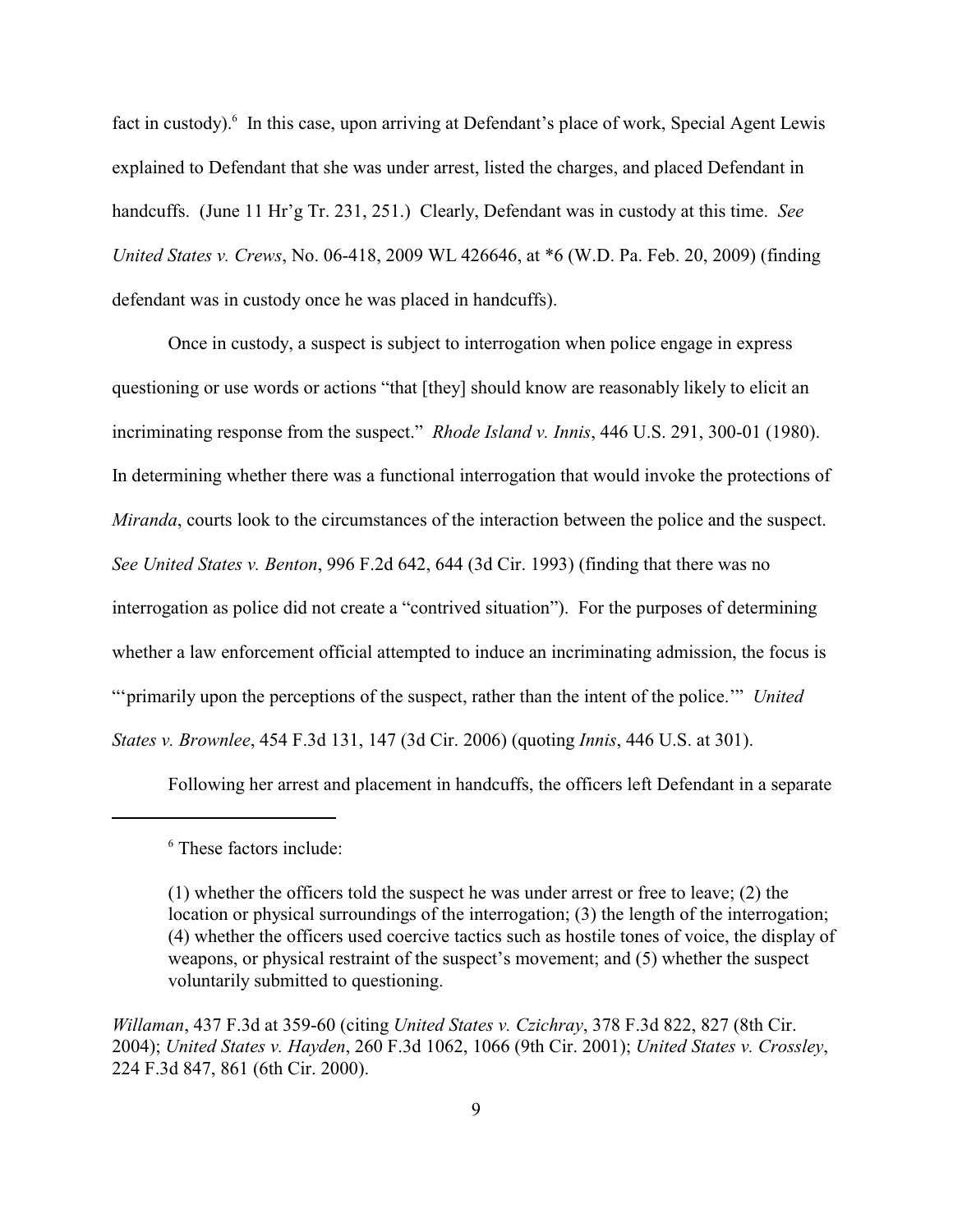room at Prudential's facilities. (June 11 Hr'g Tr. 231.) While in custody at Defendant's place of employment, Defendant repeatedly, and without provocation, referred to Lewis as a "syruphead" and questioned why Special Agent Lewis believed him. (*Id.* at 230-31.) Even if a suspect is in custody, the prophylactic protections of *Miranda* are not implicated "where one, not under the stress of interrogation, simply volunteers a statement which perchance turns out to be inculpatory." *United States v. Fioravanti*, 412 F.2d 407, 413-14 (3d Cir. 1969); *see, e.g.*, *United States v. Daniels*, No. 09-569, 2010 WL 2163844, at \*3 (E.D. Pa. May 27, 2010) (finding spontaneous statements by the defendant admissible where statements were not responsive to any police questioning); *United States v. Fogle*, 515 F. Supp. 2d 474, 491 (D. N.J. 2007) (finding inquiry into whether suspect was in custody superfluous where statements were volunteered without police interrogation); *United States v. Barnes*, No. 05-134, 2005 WL 1899502, at \*4 (E.D. Pa. Aug. 8, 2005) (finding suspect's statements made while in custody were volunteered rather than a response to police interrogation).

 There is nothing in this record to indicate that the officers engaged in a functional interrogation that was reasonably likely to elicit an incriminating response from Defendant. The statements at Defendant's place of work were made voluntarily and were not the result of a custodial interrogation. Accordingly, they will not be suppressed.

#### **B. Defendant Was Given a Valid** *Miranda* **Warning**

Once Defendant was escorted into the FBI's vehicle for transportation to Philadelphia, Special Agent Lewis recognized that there might be a timing issue with regard to processing Defendant and getting before a magistrate judge. (June 11 Hr'g Tr. 240.) While in the automobile, in the presence of Officer Zielinksi and Detective Rossiter, Special Agent Lewis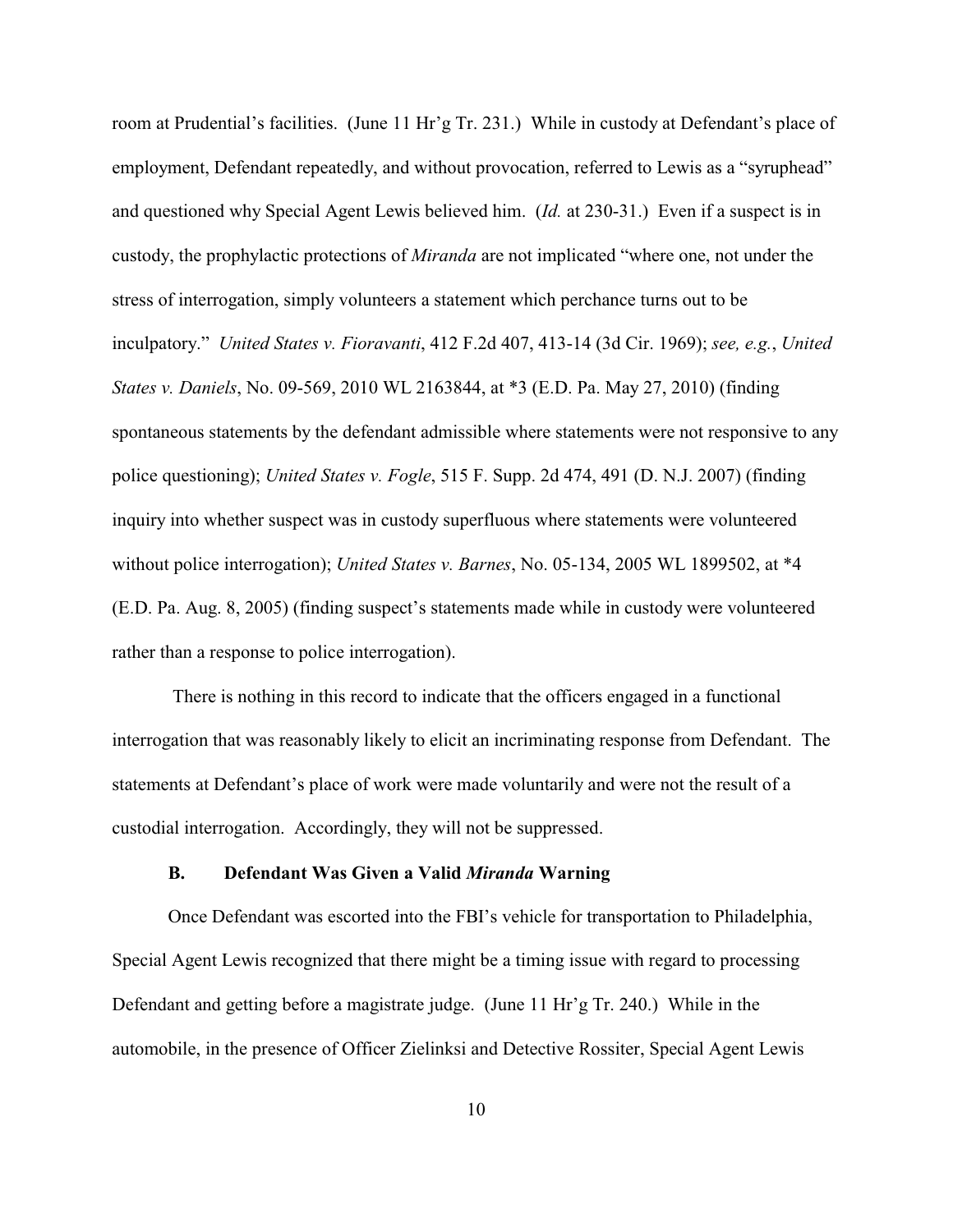verbally advised Defendant of her *Miranda* rights. (*Id.*) There is nothing in the record to the contrary. The record reflects that Special Agent Lewis properly advised Defendant of her *Miranda* warnings in the vehicle prior to any interrogation. *See United States v. Huggins*, 392 F. App'x 50, 57-58 (3d Cir. 2010) (crediting officer's testimony regarding issuing of *Miranda* rights to suspect).

# **C. Defendant Voluntarily Waived Her** *Miranda* **Rights**

"A defendant may waive [her] *Miranda* rights if the waiver is made knowingly, intelligently, and voluntarily." *United States v. Pruden*, 398 F.3d 241, 246 (3d Cir. 2005) (quoting *Miranda*, 384 U.S. at 444). There are two elements to a voluntary waiver of *Miranda's* protections: first, a suspect's waiver must be voluntary in the sense that it is the "product of an essentially free and unconstrained choice by its maker . . . ." *United States v. Swint*, 15 F.3d 286, 289 (3d Cir. 1994). Second, the waiver must be "made with a full awareness of both the nature of the right being abandoned and the consequences of the decision to abandon it." *Berghuis v. Thompkins*, 130 S.Ct. 2250, 2260 (2010) (quoting *Moran v. Burbine*, 475 U.S. 412, 421 (1986)). The burden rests with the Government to establish by a preponderance of the evidence that a confession was made voluntarily. *Lego v. Twomey*, 404 U.S. 477, 489 (1972).

While courts should examine "all the surrounding circumstances and the entire course of police conduct" in its inquiry into the voluntariness of a statement, evidence that a suspect decides to speak after being issued *Miranda* warnings is highly probative. *United States v. Naranjo*, 223 F. App'x 167, 169-170 (3d Cir. 2007) (quoting *Oregon v. Elstad*, 470 U.S. 298, 318 (1985)). Statements are involuntary if the suspect's "will was overborne in such a way as to render his confession the production of coercion." *Lam v. Kelchner*, 304 F.3d 256, 264 (3d Cir.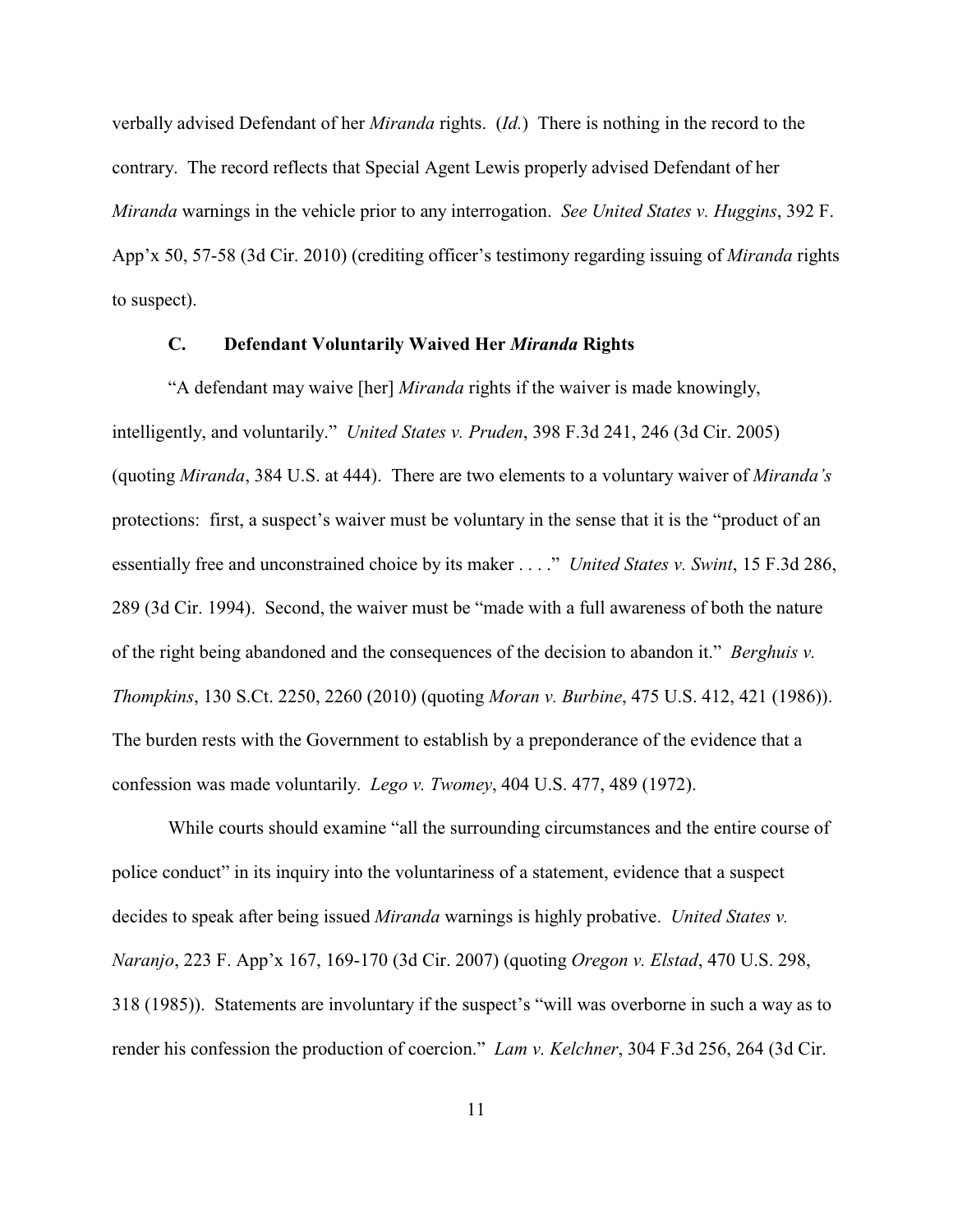2002) (quoting *Arizona v. Fulminante*, 499 U.S. 279, 288 (1991)). A lack of evidence regarding officers' use of coercive tactics similarly impacts a voluntariness analysis. *Naranjo*, 223 F. App'x at 170; *United States v. Jacobs*, 431 F.3d 99, 108 (3d Cir. 2005) ("A necessary predicate to a finding of involuntariness is coercive police activity."); *see, e.g.*, *Pruden*, 398 F.3d at 247 (finding a *Miranda* waiver valid where there were no allegations of mistreatment, intimidation, or deprivation of food or sleep while a suspect was detained); *United States v. Kabiarets*, 496 F. Supp. 2d 394, 402 (D. Del. 2007) (finding *Miranda* waiver voluntary where there was no evidence of coercion, intimidation, or deception).

Special Agent Lewis testified that, after advising Defendant of her *Miranda* warnings, he asked whether she understood her rights and was willing to talk to the law enforcement officials. (June 11 Hr'g Tr. 241.) Defendant replied that she understood her rights and was willing to speak with the officials. (*Id.*) There is no evidence of coercion. Defendant does not claim that she was in any way physically assaulted, nor does she claim that she felt threatened. *See Berghuis*, 130 S.Ct. at 2263 (finding valid *Miranda* waiver when there was no evidence of coercion). The fact that this conversation occurred in a law enforcement vehicle while Defendant was handcuffed does not render the environment inherently coercive. *See United States v. Pruden*, No. 02-142, 2003 WL 21383693, at \*5 (D. Del. 2003). Moreover, at the time of her arrest, Defendant was twenty-nine years old. The officials arrested Defendant around 1:00 pm at her place of employment. (June 11 Hr'g Tr. 250.)

Considering the totality of the circumstances, the Government has met its burden of establishing that Defendant's statements were made voluntarily. Special Agent Lewis advised Defendant of her *Miranda* rights, asked if she understood them, and asked if Defendant wanted to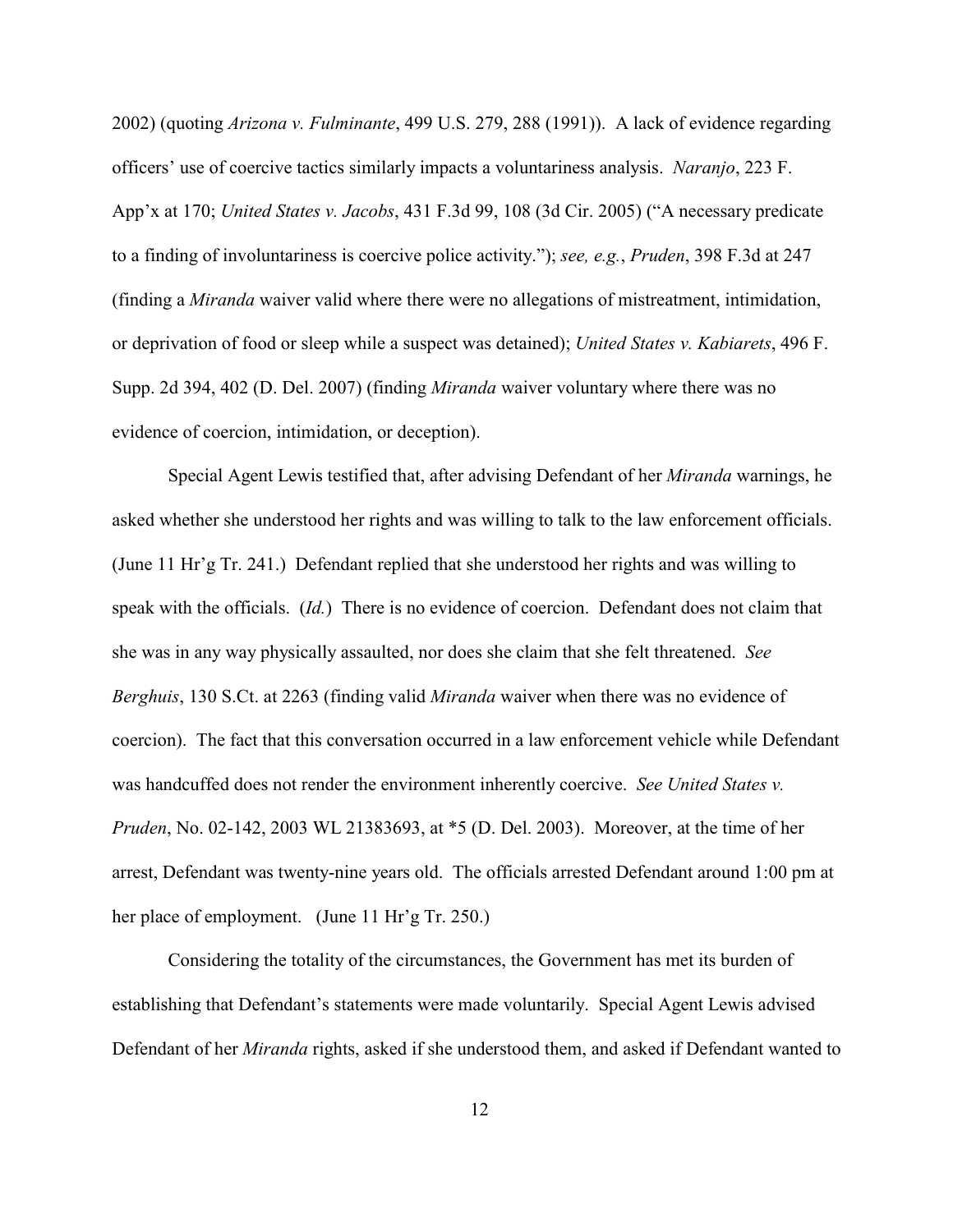talk with the law enforcement officials as she was transported to Philadelphia for processing. (*Id.* at 241.) There is no evidence in the record of any police coercion or that the officials created an environment that was inherently intimidating or threatening to Defendant.

#### **E. Law Enforcement Questioning Ended Appropriately**

Under *Miranda* and its progeny, once a suspect indicates that he wants to remain silent or avail himself of an attorney, questioning must cease and law enforcement officials may not deliberately elicit incriminating information. *See Michigan v. Mosley*, 423 U.S. 96, 100 (1975); *United States v. Colon*, No. 98-587, 2000 WL 388728, at \*5 (E.D. Pa. Apr. 14, 2000) (citing *Massiah v. United States*, 377 U.S. 201 (1964)). The manner in which a suspect invokes his right to silence or an attorney is critical. To properly terminate questioning, a suspect must unequivocally invoke his right to counsel or right to silence. *See Davis v. United States*, 512 U.S. 452, 459, 461-62 (1994) (holding that law enforcement officials are not required to end an interrogation or clarify a suspect's intentions when a suspect makes an ambiguous or equivocal statement concerning an attorney); *see also Berghuis*, 130 S.Ct. at 2261 (requiring suspect to unambiguously invoke his right to silence to cut off questioning). Whether a suspect has invoked his right to counsel or his right to silence is "an objective inquiry." *United States v. Cates*, No. 09-22, 2010 WL 1687833, at \*5 (W.D. Pa. April 26, 2010) (citing *Davis*, 512 U.S. at 459); *see also Berghuis*, 130 S.Ct. at 2260.

Defendant's statement in the FBI's Philadelphia Field Offices, "[w]ell, I guess I'll just have to tell you the truth when I have my lawyer with me" (June 11 Hr'g Tr. 246-47), was ambiguous. That statement was Defendant's only mention of counsel throughout the entire interaction with the law enforcement officials. Upon this one mention of a lawyer, Special Agent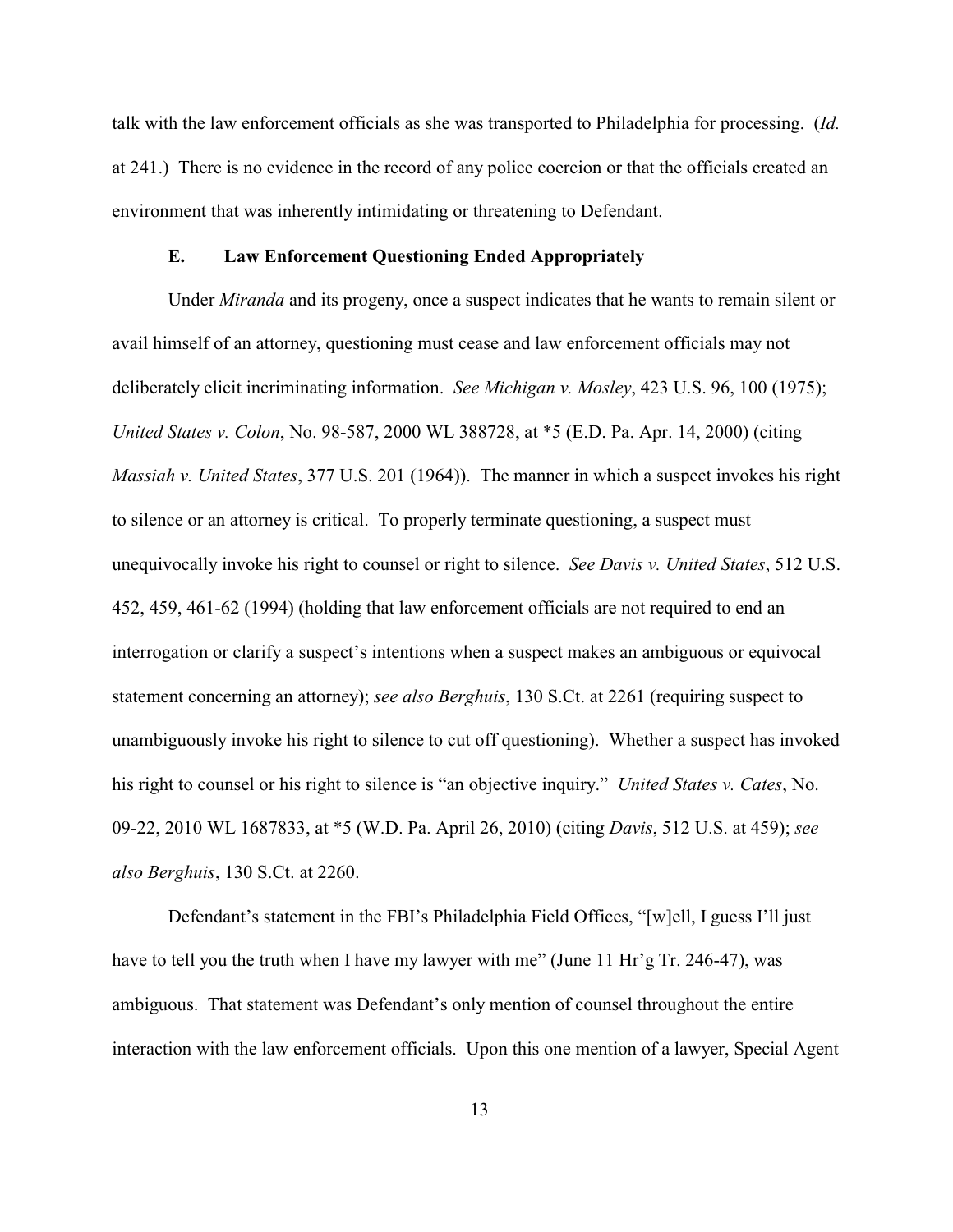Lewis and his colleagues terminated their questioning. (*Id.* at 247.) Even if Defendant had properly invoked her right to counsel, the law enforcement officials promptly terminated their interrogation when Defendant mentioned the word counsel. We are satisfied that there was no violation of *Miranda* here.

#### **IV. CONCLUSION**

For the foregoing reasons, Defendant's Motion to Suppress Post-Arrest Statements will be denied.

An appropriate Order follows.

## **BY THE COURT:**

 $\left(\sqrt{2}H\right)$ 

**\_\_\_\_\_\_\_\_\_\_\_\_\_\_\_\_\_\_\_\_\_\_\_\_\_ R. BARCLAY SURRICK, J.**